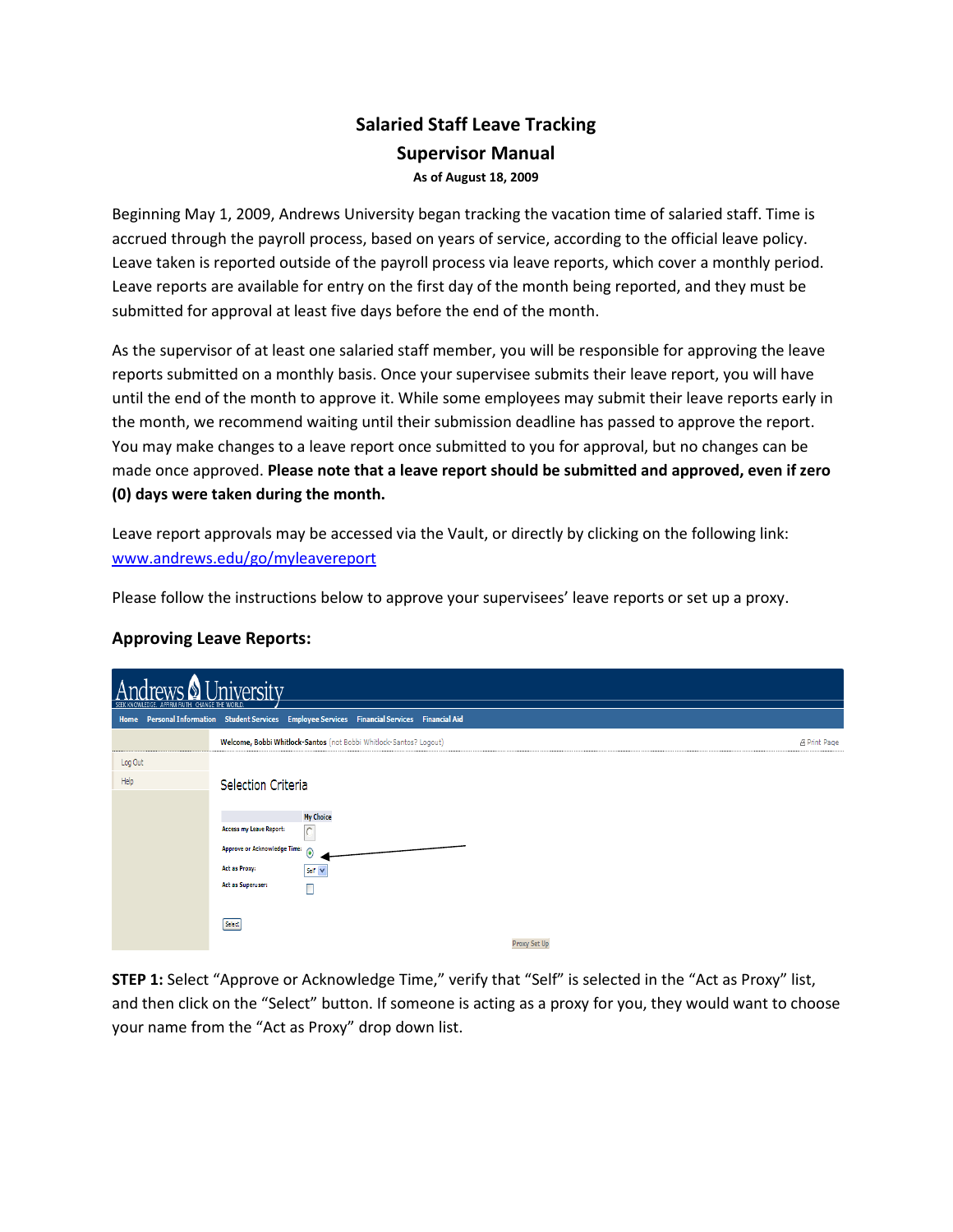If you are also a salaried staff member, this is the same screen where you would select "Access my Leave Report". Supervisors may be unable to view this select screen/approve leave reports until at least one of their supervisees have started a leave report.

| <b>Iniversity</b><br>$1$ ratic N<br>CHANGE THE WORLD |                                              |                                   |                                                                      |                  |                                                                                                          |   |                      |  |  |  |  |  |
|------------------------------------------------------|----------------------------------------------|-----------------------------------|----------------------------------------------------------------------|------------------|----------------------------------------------------------------------------------------------------------|---|----------------------|--|--|--|--|--|
| Home                                                 | <b>Personal Information Student Services</b> |                                   | <b>Employee Services WebTailor Administration Financial Services</b> |                  |                                                                                                          |   | <b>Financial Aid</b> |  |  |  |  |  |
|                                                      |                                              |                                   | Welcome, Bradley Christensen (not Bradley Christensen? Logout)       |                  |                                                                                                          |   | <b>A Print Page</b>  |  |  |  |  |  |
| Log Out                                              |                                              |                                   |                                                                      |                  |                                                                                                          |   |                      |  |  |  |  |  |
| Help                                                 |                                              | Leave Report                      |                                                                      |                  |                                                                                                          |   |                      |  |  |  |  |  |
|                                                      |                                              |                                   |                                                                      |                  |                                                                                                          |   |                      |  |  |  |  |  |
|                                                      |                                              | <b>Department and Description</b> |                                                                      |                  | My Choice Leave Period                                                                                   |   |                      |  |  |  |  |  |
|                                                      |                                              |                                   | 9, 5150, ITS-ADMINISTRATIVE SYSTEMS                                  | $\odot$          | ML, Apr 01, 2009 to Apr 30, 2009<br>ML, Mar 01, 2009 to Mar 31, 2009<br>ML, Apr 01, 2009 to Apr 30, 2009 | v |                      |  |  |  |  |  |
|                                                      |                                              | Sort Order                        |                                                                      |                  | ML, May 01, 2009 to May 31, 2009                                                                         |   |                      |  |  |  |  |  |
|                                                      |                                              |                                   |                                                                      | <b>My Choice</b> |                                                                                                          |   |                      |  |  |  |  |  |
|                                                      |                                              |                                   | Sort employees' records by Status then by Name:                      | $\circledast$    |                                                                                                          |   |                      |  |  |  |  |  |
|                                                      |                                              | Sort employees' records by Name:  |                                                                      |                  |                                                                                                          |   |                      |  |  |  |  |  |
|                                                      |                                              | Select                            |                                                                      |                  |                                                                                                          |   |                      |  |  |  |  |  |

**STEP 2:** The system will display the list of departments in which you have a supervisee that you are responsible for approving leave reports. Select the desired department and leave report period, choose the order by which you would prefer the leave reports to be sorted, and then click the "Select" button.

Note that you will only be able to approve leave reports for one department and one leave period at a time. If you only have one reporting department, it will be pre-selected for you.

Sorting by status and then by name will sort by the status of the leave report, as explained below. We recommend using this sort order to help highlight the action you must take for each report.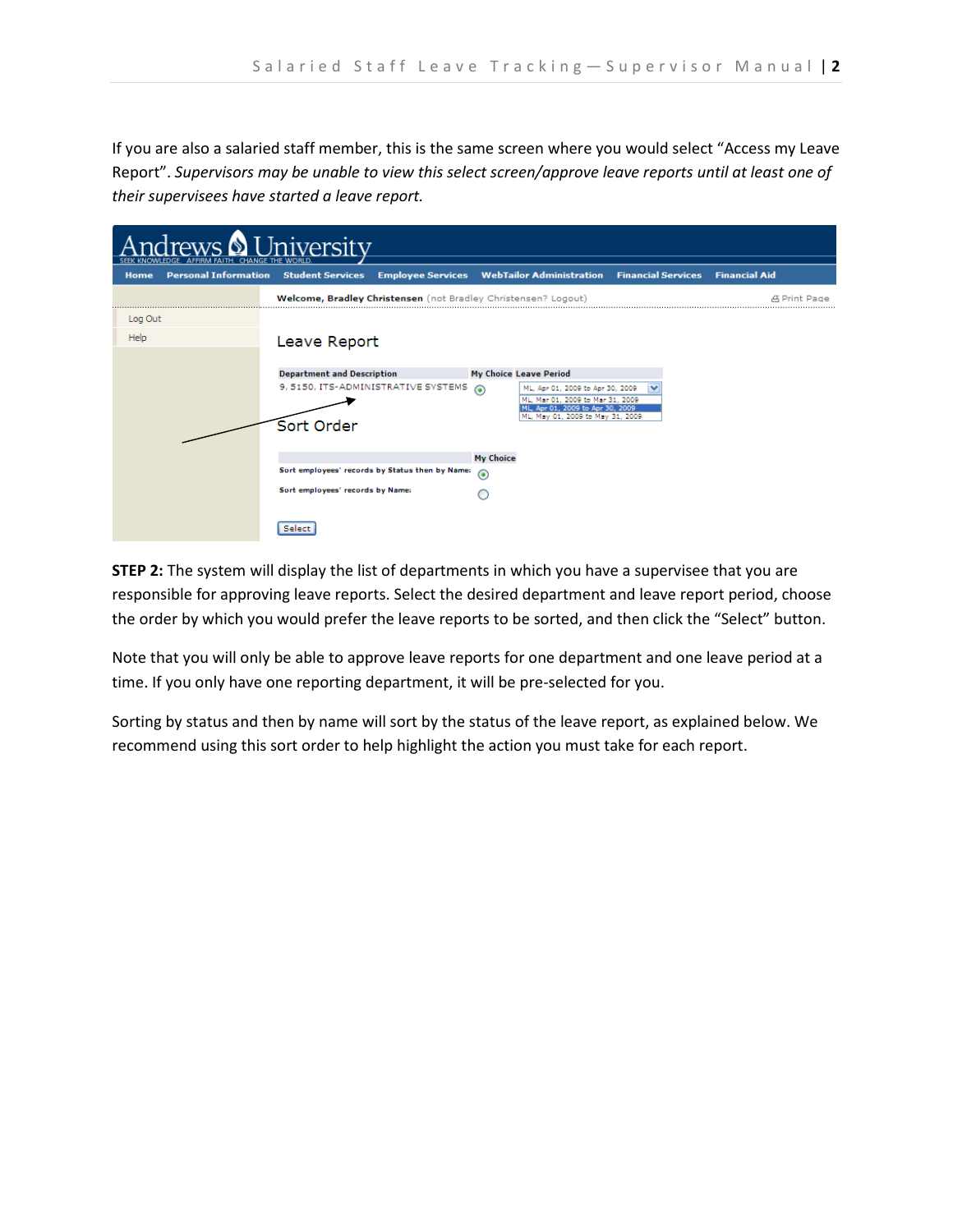

**STEP 3:** The webpage will display the leave report status of all of the employees under your direct supervision. Leave report statuses are as follows:

Not Started—the leave report has never been viewed/opened

In Progress—the leave report has been viewed/started, but not submitted for approval Pending—the leave report has been submitted for approval, but has not yet been approved Completed—the leave report has been approved and is final; leave taken has been recorded

Please note that salaried staff members who do not report directly to you, but are in the department you have selected, will appear on the list as long as their leave report status is Not Started. Once their leave report is started, they will only appear on the list of their direct supervisor.

As a reminder, the deadline for that month's leave report is found next to "Leave Period Leave Entry Status".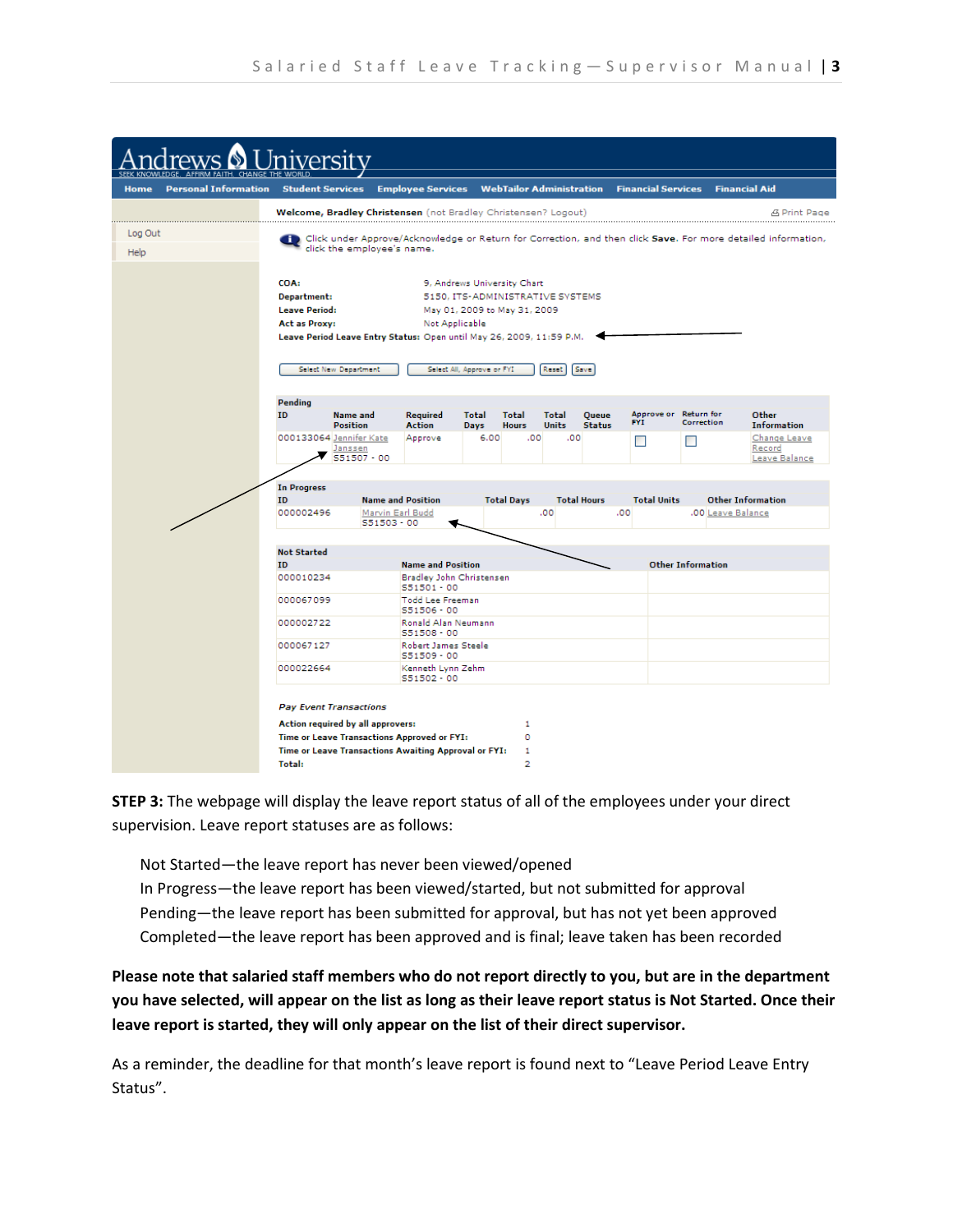If, after the deadline, a leave report's status is still Not Started and you know that your supervisee took time during the month, please contact payroll for assistance.

If, after the deadline, there are leave reports with a status of In Progress, you must complete STEP 4 for each of them. Proceed to **STEP 4** by clicking on the link containing their name.

Leave reports with a status of Pending are ready for your approval. While it is possible to approve pending leave reports directly from this screen, it is encouraged that you review the details of the leave report prior to approving it. To view a leave report for a particular supervisee, click on the link containing their name. Proceed to STEP 5.

Please note that you should never check the "Return for Correction" box on the screen above. This functionality is not applicable to our supervising structure.

|                                                |          |                                      | <b>SFFK KNOW</b>                                |           | AFFIRM FAITH. CHANG          |      | niversity                                                                                                                                                                                                                              |                                                                                                                                                                                                                                                                  |             |                                       |           |                                |                                 |                                                     |      |             |      |           |                   |      |                                                 |                                     |                    |      |                              |
|------------------------------------------------|----------|--------------------------------------|-------------------------------------------------|-----------|------------------------------|------|----------------------------------------------------------------------------------------------------------------------------------------------------------------------------------------------------------------------------------------|------------------------------------------------------------------------------------------------------------------------------------------------------------------------------------------------------------------------------------------------------------------|-------------|---------------------------------------|-----------|--------------------------------|---------------------------------|-----------------------------------------------------|------|-------------|------|-----------|-------------------|------|-------------------------------------------------|-------------------------------------|--------------------|------|------------------------------|
|                                                |          |                                      |                                                 |           |                              |      | Home Personal Information Student Services Employee Services WebTailor Administration Financial Services Financial Aid                                                                                                                 |                                                                                                                                                                                                                                                                  |             |                                       |           |                                |                                 |                                                     |      |             |      |           |                   |      |                                                 |                                     |                    |      |                              |
|                                                |          |                                      |                                                 |           |                              |      | Welcome, Bradley Christensen (not Bradley Christensen? Logout)                                                                                                                                                                         |                                                                                                                                                                                                                                                                  |             |                                       |           |                                |                                 |                                                     |      |             |      |           |                   |      |                                                 | <b>A Print Page</b>                 |                    |      |                              |
|                                                |          |                                      | Log Out<br>Help                                 |           |                              |      |                                                                                                                                                                                                                                        | To select the next or previous employee (if applicable), click either Next or Previous.                                                                                                                                                                          |             |                                       |           |                                |                                 |                                                     |      |             |      |           |                   |      |                                                 |                                     |                    |      |                              |
|                                                |          |                                      |                                                 |           |                              |      | Title:                                                                                                                                                                                                                                 | <b>Employee ID and Name:</b><br>000002496 Marvin Earl Budd<br><b>Department and Description:</b><br>9 5150 ITS-ADMINISTRATIVE SYSTEMS<br><b>Transaction Status:</b><br>S51503-00 Database Administrator<br>In Progress<br>Submit<br><b>Previous Menu</b><br>Next |             |                                       |           |                                |                                 |                                                     |      |             |      |           |                   |      |                                                 |                                     |                    |      |                              |
|                                                |          |                                      |                                                 |           |                              |      |                                                                                                                                                                                                                                        |                                                                                                                                                                                                                                                                  |             |                                       |           |                                |                                 | Leave Balances   Routing Queue                      |      |             |      |           |                   |      |                                                 |                                     |                    |      |                              |
| <b>Leave Report</b>                            |          |                                      |                                                 |           |                              |      |                                                                                                                                                                                                                                        |                                                                                                                                                                                                                                                                  |             |                                       |           |                                |                                 |                                                     |      |             |      |           |                   |      |                                                 |                                     |                    |      |                              |
|                                                |          | <b>Days Units May</b><br>01.<br>2009 | May 02, May 03, May 04, May 05, May 06,<br>2009 | 2009 2009 |                              | 2009 | Earnings Total Total Friday, Saturday, Sunday, Monday, Tuesday, Wednesday, Thursday, Friday, Saturday, Sunday, Monday, Tuesday, Wednesday, Thursday, Sunday, Thursday, Wednesday, Thursday, Nonday, Thursday, Sunday, Thursday<br>2009 | May 07, May<br>2009                                                                                                                                                                                                                                              | 08.<br>2009 | 2009                                  | 2009 2009 |                                | 2009 2009                       | May 09, May 10, May 11, May 12, May 13, May 14, May | 2009 | 15.<br>2009 | 2009 | 2009 2009 |                   | 2009 | May 16, May 17, May 18, May 19, May 20,<br>2009 | May 21,<br>2009                     | May<br>22,<br>2009 | 2009 | May 23, May 24, M<br>2009 20 |
| <b>Total</b><br>Days:<br>Total<br>Units:       | $\Omega$ | $\circ$                              |                                                 |           |                              |      |                                                                                                                                                                                                                                        |                                                                                                                                                                                                                                                                  |             |                                       |           |                                |                                 |                                                     |      |             |      |           |                   |      |                                                 |                                     |                    |      |                              |
|                                                |          |                                      | Leave Balances as of Apr 07, 2009               |           |                              |      |                                                                                                                                                                                                                                        |                                                                                                                                                                                                                                                                  |             |                                       |           |                                |                                 |                                                     |      |             |      |           |                   |      |                                                 |                                     |                    |      |                              |
| <b>Type of Leave</b><br>Salaried Vacation Time |          |                                      |                                                 |           | <b>Hours or Days</b><br>Days |      | $\circ$                                                                                                                                                                                                                                | <b>Banked</b>                                                                                                                                                                                                                                                    |             | <b>Date Available</b><br>Apr 16, 1990 |           |                                | $-3.83$                         | <b>Available Beginning Balance</b>                  |      |             |      |           | Earned<br>$\circ$ |      | <b>Taken</b><br>$\circ$                         | <b>Available Balance</b><br>$-3.83$ |                    |      |                              |
| <b>Routing Queue</b>                           |          |                                      |                                                 |           |                              |      |                                                                                                                                                                                                                                        |                                                                                                                                                                                                                                                                  |             |                                       |           |                                |                                 |                                                     |      |             |      |           |                   |      |                                                 |                                     |                    |      |                              |
| Name                                           |          |                                      |                                                 |           |                              |      |                                                                                                                                                                                                                                        |                                                                                                                                                                                                                                                                  |             |                                       |           | <b>Action and Date</b>         |                                 |                                                     |      |             |      |           |                   |      |                                                 |                                     |                    |      |                              |
| Marvin Earl Budd<br>Bradley John Christensen   |          |                                      |                                                 |           |                              |      |                                                                                                                                                                                                                                        |                                                                                                                                                                                                                                                                  |             |                                       |           | In the Queue.<br>Previous Menu | Originated Apr 03, 2009 11:15am | Submit<br>Next                                      |      |             |      |           |                   |      |                                                 |                                     |                    |      |                              |

STEP 4: When an employee starts but does not submit their leave report by the submission deadline, it is necessary for the supervisor to submit the leave report on their behalf. After clicking on the name link for an In Progress report, the above screen appears. You must click on the "Submit" button; this immediately brings up the screen for STEP 5.

The "Submit" button is only available once the employees' submission deadline has passed.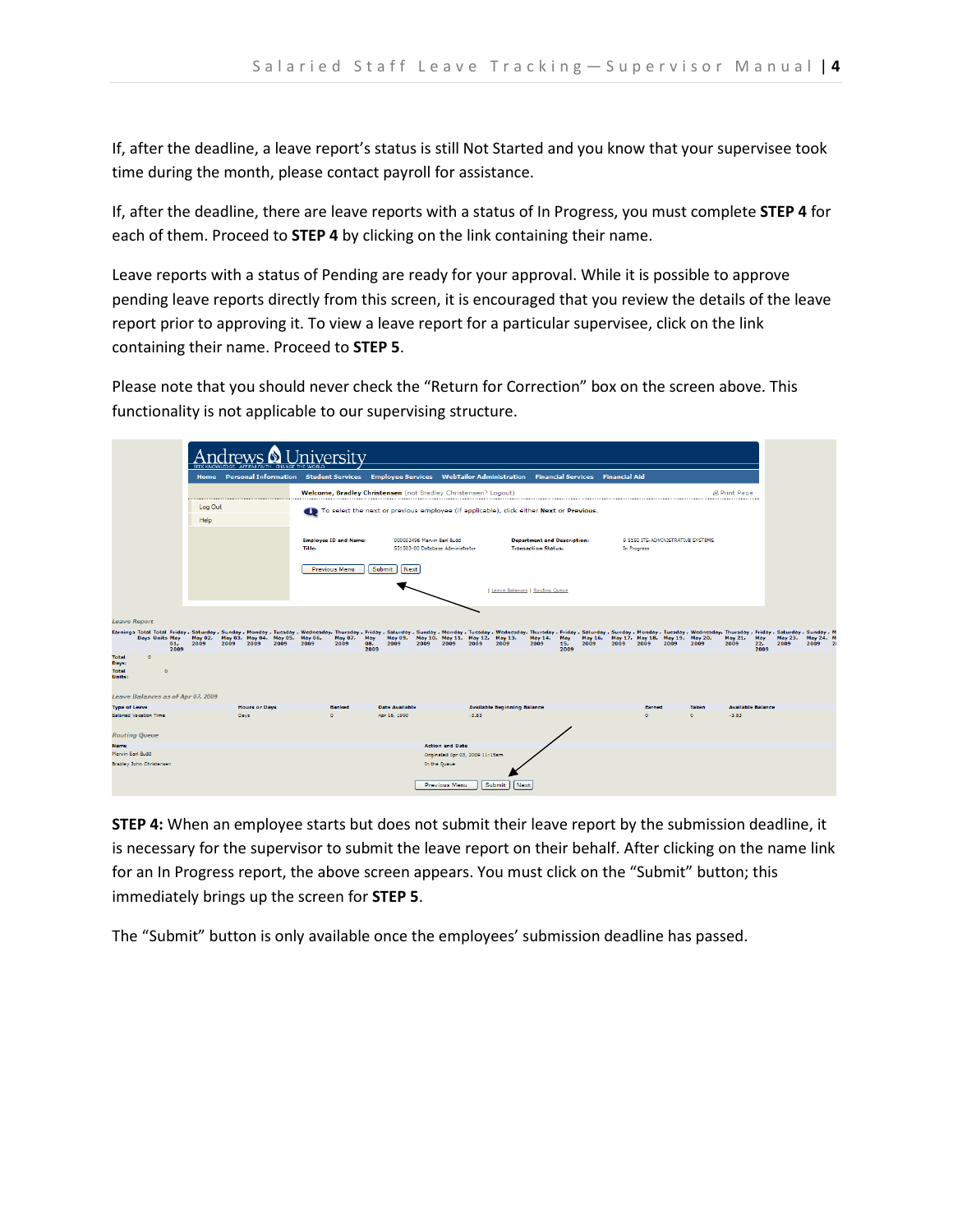|                                                                                                         |                                                                                       | Andrews <b>&amp;</b> University                                                                                                                                                                                                                                   |                                                                 |                  |                  |                         |                                                                 |                       |                                                                   |                       |               |                                    |                                                                       |      |            |     |                       |                                   |                       |                    |     |                                     |     |      |             |      |
|---------------------------------------------------------------------------------------------------------|---------------------------------------------------------------------------------------|-------------------------------------------------------------------------------------------------------------------------------------------------------------------------------------------------------------------------------------------------------------------|-----------------------------------------------------------------|------------------|------------------|-------------------------|-----------------------------------------------------------------|-----------------------|-------------------------------------------------------------------|-----------------------|---------------|------------------------------------|-----------------------------------------------------------------------|------|------------|-----|-----------------------|-----------------------------------|-----------------------|--------------------|-----|-------------------------------------|-----|------|-------------|------|
|                                                                                                         |                                                                                       | Home Personal Information Student Services Employee Services WebTailor Administration Financial Services Financial Aid                                                                                                                                            |                                                                 |                  |                  |                         |                                                                 |                       |                                                                   |                       |               |                                    |                                                                       |      |            |     |                       |                                   |                       |                    |     |                                     |     |      |             |      |
|                                                                                                         | Welcome, Bradley Christensen (not Bradley Christensen? Logout)<br><b>A Print Page</b> |                                                                                                                                                                                                                                                                   |                                                                 |                  |                  |                         |                                                                 |                       |                                                                   |                       |               |                                    |                                                                       |      |            |     |                       |                                   |                       |                    |     |                                     |     |      |             |      |
|                                                                                                         | Log Out<br><b>Help</b>                                                                | To select the next or previous employee (if applicable), click either Next or Previous.                                                                                                                                                                           |                                                                 |                  |                  |                         |                                                                 |                       |                                                                   |                       |               |                                    |                                                                       |      |            |     |                       |                                   |                       |                    |     |                                     |     |      |             |      |
|                                                                                                         |                                                                                       |                                                                                                                                                                                                                                                                   | Possible Insufficient Leave Balance for Salaried Vacation Time. |                  |                  |                         |                                                                 |                       |                                                                   |                       |               |                                    |                                                                       |      |            |     |                       |                                   |                       |                    |     |                                     |     |      |             |      |
|                                                                                                         |                                                                                       |                                                                                                                                                                                                                                                                   | <b>Employee ID and Name:</b><br>Title:                          |                  |                  |                         | 000002496 Marvin Earl Budd<br>\$51503-00 Database Administrator |                       |                                                                   |                       |               | <b>Transaction Status:</b>         | <b>Department and Description:</b>                                    |      |            |     | Pacifica              | 9 5150 ITS-ADMINISTRATIVE SYSTEMS |                       |                    |     |                                     |     |      |             |      |
|                                                                                                         |                                                                                       |                                                                                                                                                                                                                                                                   | Previous Menu                                                   |                  | Approve          | Change Record           |                                                                 | Add Comment           |                                                                   | Next                  |               |                                    |                                                                       |      |            |     |                       |                                   |                       |                    |     |                                     |     |      |             |      |
|                                                                                                         |                                                                                       |                                                                                                                                                                                                                                                                   |                                                                 |                  |                  |                         |                                                                 |                       |                                                                   |                       |               |                                    | Leave Balances   Comments   Error or Warning Messages   Routing Queue |      |            |     |                       |                                   |                       |                    |     |                                     |     |      |             |      |
| <b>Leave Report</b>                                                                                     |                                                                                       |                                                                                                                                                                                                                                                                   |                                                                 |                  |                  |                         |                                                                 |                       |                                                                   |                       |               |                                    |                                                                       |      |            |     |                       |                                   |                       |                    |     |                                     |     |      |             |      |
| Eernings<br>Total<br>Total<br>Fr<br>Units<br><b>Days</b><br>2009                                        | Sat<br>2009                                                                           | Sun<br>Mon<br>May 01, May 02, May 03, May 04, May 05, May 06, May 06, May 08, May 10, May 10, May 11, May 12, May 13, May 14, May 15, May 16, May 17, May 18, May 18, May 21, May 21, May 22, May 23, May 25, May 27, May 28, May 28, May 28<br>2002<br>2009 2009 | Tue<br>Wed                                                      | Thu<br>2009 2009 | Fri<br>2002      | Set<br>Sun<br>2009 2009 | <b>Mon</b>                                                      | Tue<br>2009 2009 2009 | Wed                                                               | Thu<br>2009 2009 2009 | Fri           | Sat                                | Sun<br>2009 2009 2009                                                 | Mon  | Tue<br>Wed | Thu | Fri<br>2009 2009 2009 | Set<br>2002                       | Sun<br>2009 2009 2009 | Mon                | Tue | Wed<br>2009 2009                    | Thu | 2000 | Set<br>2002 | 2000 |
| $\circ$<br>Selected<br>Vacation Time<br><b>Total Days:</b><br>$\circ$<br><b>Total Units:</b><br>$\circ$ | $\sim$<br>$\circ$                                                                     |                                                                                                                                                                                                                                                                   |                                                                 |                  |                  |                         |                                                                 |                       |                                                                   |                       |               |                                    |                                                                       |      |            |     |                       |                                   |                       |                    |     |                                     |     |      |             |      |
| Leave Balances as of Apr 24, 2009                                                                       |                                                                                       |                                                                                                                                                                                                                                                                   |                                                                 |                  |                  |                         |                                                                 |                       |                                                                   |                       |               |                                    |                                                                       |      |            |     |                       |                                   |                       |                    |     |                                     |     |      |             |      |
| <b>Type of Leave</b><br>Selerica Vacation Time                                                          |                                                                                       | <b>Hours or Days</b><br>Days:                                                                                                                                                                                                                                     |                                                                 |                  | Banked<br>$\sim$ |                         | Date Available<br>Apr 16, 1990                                  |                       |                                                                   | $+3.83$               |               | <b>Available Beginning Balance</b> |                                                                       |      |            |     |                       | <b>Carned</b><br>$.46 -$          |                       | Taken<br>$\bullet$ |     | <b>Available Balance</b><br>$+3.37$ |     |      |             |      |
| Comments                                                                                                |                                                                                       |                                                                                                                                                                                                                                                                   |                                                                 |                  |                  |                         |                                                                 |                       |                                                                   |                       |               |                                    |                                                                       |      |            |     |                       |                                   |                       |                    |     |                                     |     |      |             |      |
| Date<br>Apr 22, 2009 11:03pm                                                                            |                                                                                       | Made by                                                                                                                                                                                                                                                           | Bradley John Christenson                                        |                  |                  |                         | No.                                                             | Confidential          |                                                                   |                       | Comments      |                                    | Do the comments work? Or do they not? This will test them.            |      |            |     |                       |                                   |                       |                    |     |                                     |     |      |             |      |
| <b>Error and Warning Messages</b>                                                                       |                                                                                       |                                                                                                                                                                                                                                                                   |                                                                 |                  |                  |                         |                                                                 |                       |                                                                   |                       |               |                                    |                                                                       |      |            |     |                       |                                   |                       |                    |     |                                     |     |      |             |      |
| Earning                                                                                                 | Shift<br>11.                                                                          |                                                                                                                                                                                                                                                                   | <b>Time Entry Date</b>                                          |                  |                  |                         |                                                                 |                       | Hours                                                             |                       |               |                                    | Message<br>*WARNING* No hours entered.                                |      |            |     |                       |                                   |                       |                    |     |                                     |     |      |             |      |
| <b>Routing Oueue</b>                                                                                    |                                                                                       |                                                                                                                                                                                                                                                                   |                                                                 |                  |                  |                         |                                                                 |                       |                                                                   |                       |               |                                    |                                                                       |      |            |     |                       |                                   |                       |                    |     |                                     |     |      |             |      |
| <b>Name</b>                                                                                             |                                                                                       |                                                                                                                                                                                                                                                                   |                                                                 |                  |                  |                         |                                                                 |                       | <b>Action and Date</b>                                            |                       |               |                                    |                                                                       |      |            |     |                       |                                   |                       |                    |     |                                     |     |      |             |      |
| Narvin Earl Budd<br>Bradley John Christensen                                                            |                                                                                       |                                                                                                                                                                                                                                                                   |                                                                 |                  |                  |                         |                                                                 |                       | Originated Apr 03, 2009 11:15am<br>Submitted Apr 07, 2009 05:15pm |                       |               |                                    |                                                                       |      |            |     |                       |                                   |                       |                    |     |                                     |     |      |             |      |
| Bradley John Christenson                                                                                |                                                                                       |                                                                                                                                                                                                                                                                   |                                                                 |                  |                  |                         |                                                                 | Pending               |                                                                   |                       |               |                                    |                                                                       |      |            |     |                       |                                   |                       |                    |     |                                     |     |      |             |      |
|                                                                                                         |                                                                                       |                                                                                                                                                                                                                                                                   |                                                                 |                  |                  |                         | <b>Previous Menu</b>                                            |                       | Approve                                                           |                       | Change Record |                                    | Add Comment                                                           | Next |            |     |                       |                                   |                       |                    |     |                                     |     |      |             |      |

STEP 5 (a): The leave report will display the total number of vacation days requested by your supervisee, as well as the dates on which vacation time was taken (you may need to use the horizontal scroll bar to view the entire month).

Here you can also view leave balance information. Please keep in mind that the leave taken in the report you are viewing will not appear in the "Taken" column until you approve the leave report.

Finally, you can view routing queue information. This will be most helpful if you are the supervisor of an employee with more than one supervisor or when a proxy might have approved a leave report on your behalf.

If corrections need to be made, please click the "Change Record" button and proceed to **STEP 5 (b)**.

Once you are satisfied with the leave report, click on the "Approve" button. Be certain, as no changes to the leave report may be made once approved. It is for this reason that we recommend that you wait until the final five days of the month to approve leave reports, even if submitted early by your supervisee.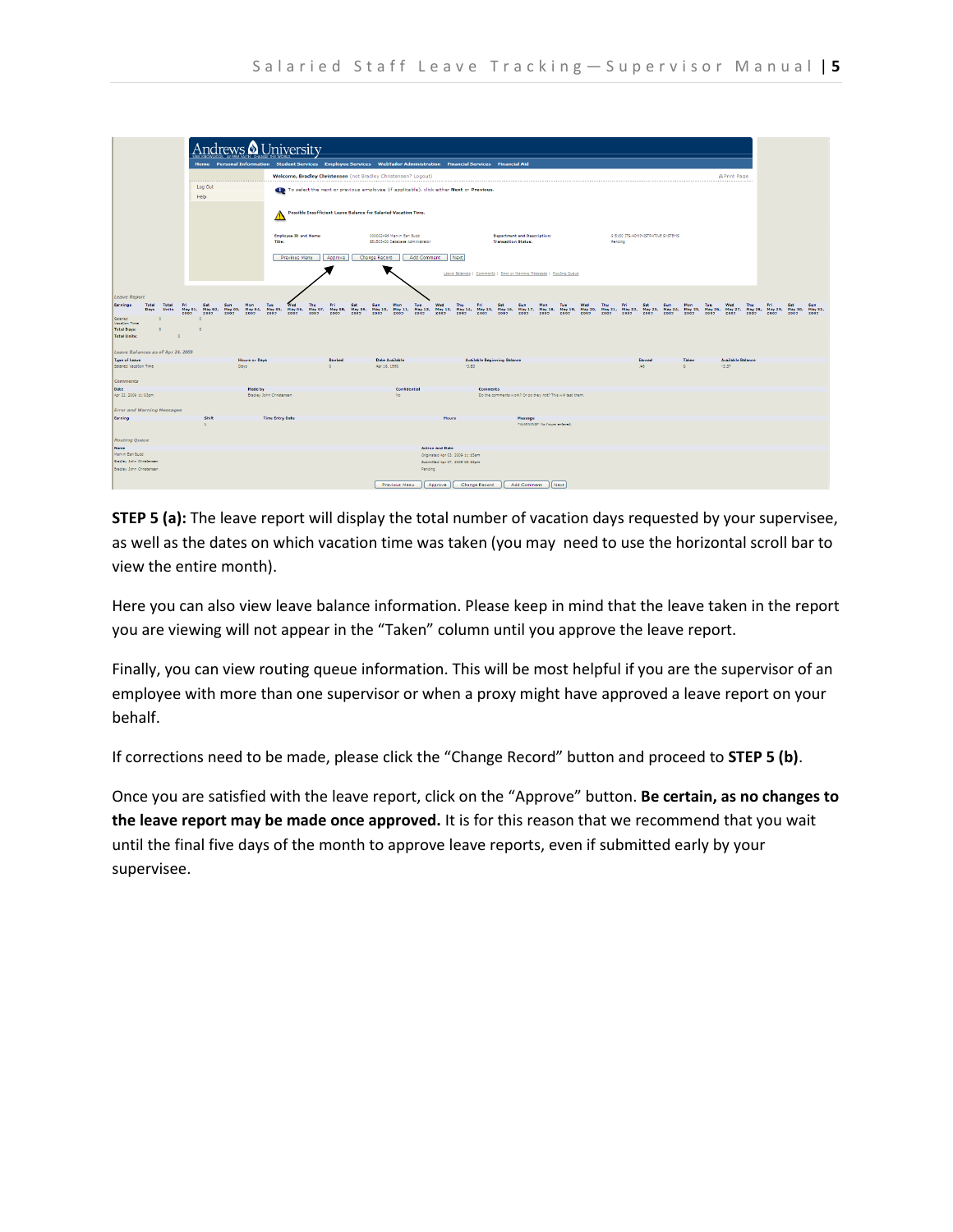

**STEP 5 (b):** To make changes to a supervisee's leave report, please following the instruction found in the Salaried Staff Leave Tracking—Employee Manual, STEP 3 (a-c).

Changes may be necessary because a supervisee took vacation and started their leave report, but did not complete it by the deadline. Changes might be needed because something did in fact change between the time that the supervisee submitted the leave report and the time that you are going to approve it. Changes might also be needed if the employee missed the deadline entirely.

Please do not approve until you have corrected time for the entire month, not just the days displayed.

Once changes are complete, you may approve directly from this screen by clicking on the "Approve" button, or click on the "Previous Menu" button to return to the screen shown in STEP 5 (a).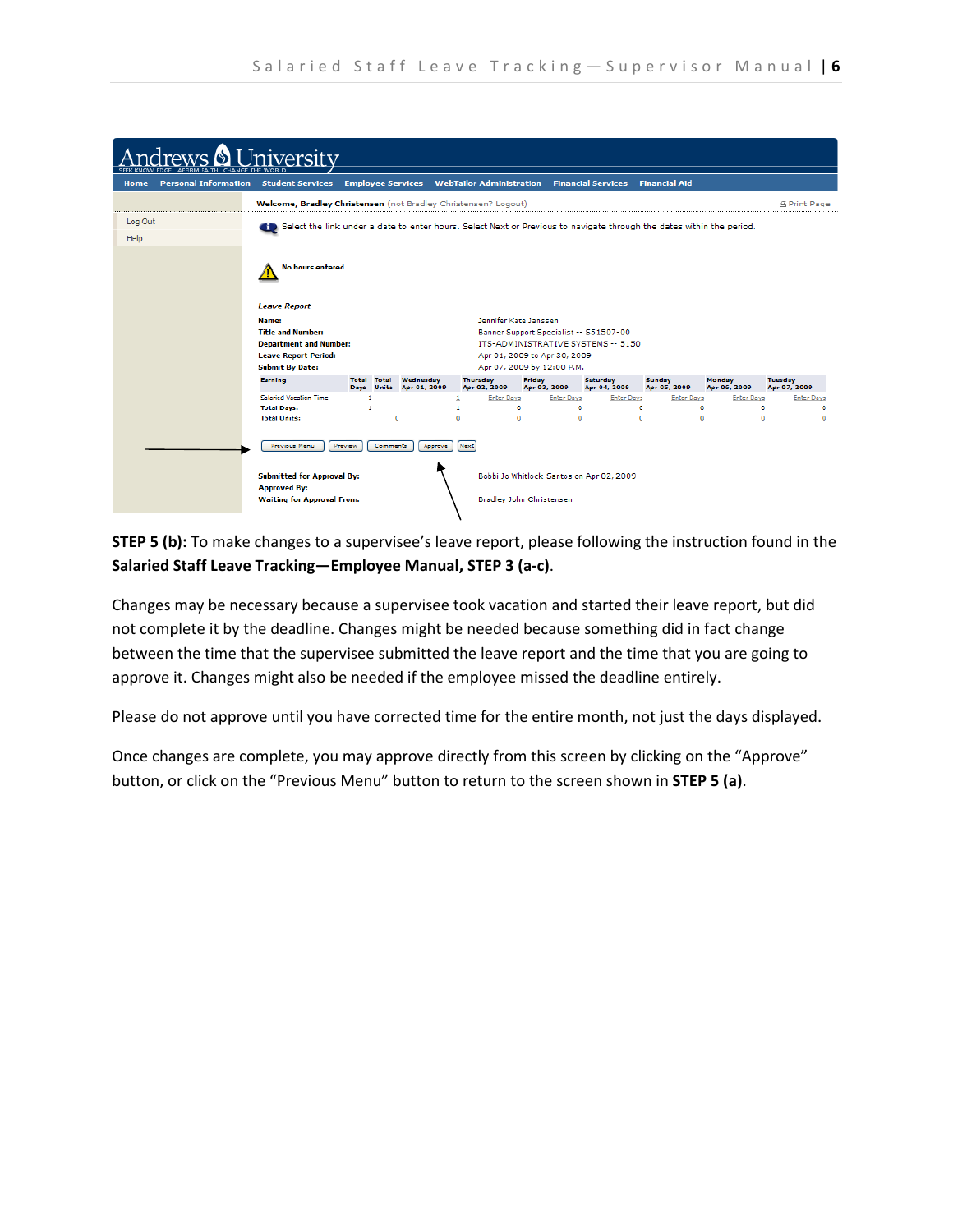

**STEP 6:** Upon approving a leave report, you should receive a message that the "Time transaction was successfully approved."

If your supervisee requested more vacation time than they have accrued to date, a warning message of "Possible Insufficient Leave Balance for Salaried Vacation Time" will be displayed. Salaried staff members are allowed to have up to two weeks negative balance, but a negative balance at end of employment will be re-couped in the last two paychecks.

Once STEP 6 is completed, you may navigate to the next supervisee's leave report by clicking the "Next" button, or return to the screen shown in STEP 3 by clicking the "Previous Menu" button.

Leave reports must be approved by the last calendar day of the month, in order to ensure that Finance can arrive at an accurate leave accrual.

If you have not approved leave reports for all of your supervisees by four (4) days before the end of the month, you will begin receiving a daily reminder, via email, until all leave reports have been approved.

If vacation time taken comes to your attention after you have approved the leave report, please add the additional time to the next months vacation days taken. If this situation arises, you can use the "Add comment" button (see screen from STEP 5) to put an explanation with the following month's leave report. For instance, your supervisee forgot to report 2 days in August, and you've already approved their leave report for August. Add two days to whatever time reported in September, and add a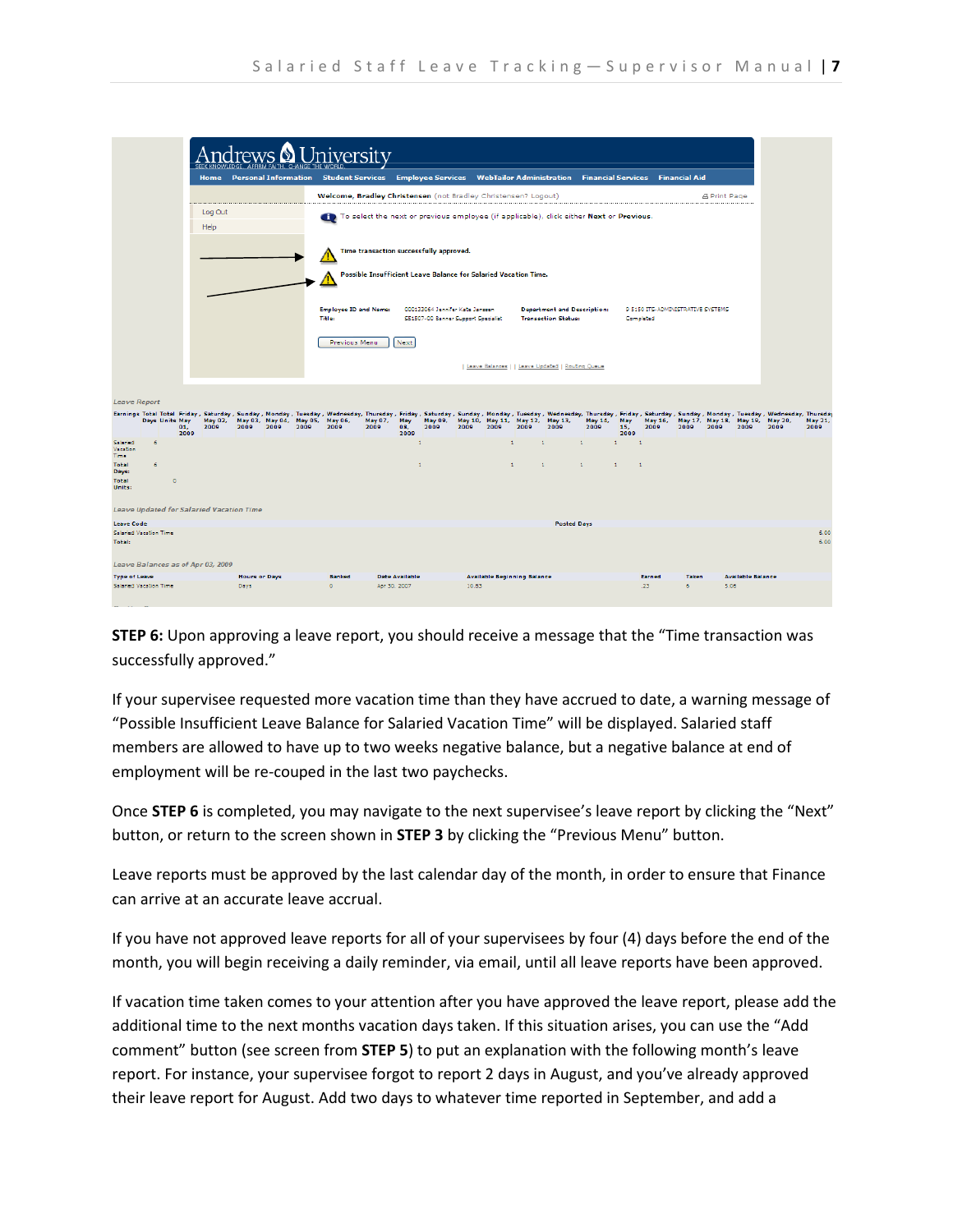comment to September's leave report with an explanation. You, as the supervisor, can add the additional time and comment after the submission deadline, before you approve, or you may direct your supervisee to do so before they submit the leave report for your approval. HOWEVER, if the unreported time is in the month of APRIL, please contact payroll immediately.

Completed leave reports can be viewed at any time by clicking on the name link from the screen shown in STEP 3.

## Setting up a Proxy:

| Iniversity<br>d MOTTZO |                                                                                               |              |  |  |  |  |  |  |  |  |
|------------------------|-----------------------------------------------------------------------------------------------|--------------|--|--|--|--|--|--|--|--|
|                        | Home Personal Information Student Services Employee Services Financial Services Financial Aid |              |  |  |  |  |  |  |  |  |
|                        | Welcome, Bobbi Whitlock-Santos (not Bobbi Whitlock-Santos? Logout)                            | A Print Pane |  |  |  |  |  |  |  |  |
| Log Out                |                                                                                               |              |  |  |  |  |  |  |  |  |
| Help                   | <b>Selection Criteria</b>                                                                     |              |  |  |  |  |  |  |  |  |
|                        |                                                                                               |              |  |  |  |  |  |  |  |  |
|                        | <b>My Choice</b>                                                                              |              |  |  |  |  |  |  |  |  |
|                        | Access my Leave Report:<br>lC.                                                                |              |  |  |  |  |  |  |  |  |
|                        | Approve or Acknowledge Time:<br>⋒                                                             |              |  |  |  |  |  |  |  |  |
|                        | Act as Proxy:<br>Self V                                                                       |              |  |  |  |  |  |  |  |  |
|                        | Act as Superuser:<br>П                                                                        |              |  |  |  |  |  |  |  |  |
|                        |                                                                                               |              |  |  |  |  |  |  |  |  |
|                        | Select                                                                                        |              |  |  |  |  |  |  |  |  |
|                        | Proxy                                                                                         |              |  |  |  |  |  |  |  |  |
|                        |                                                                                               |              |  |  |  |  |  |  |  |  |

**STEP 1:** Select the link "Proxy Set Up" located at the bottom of the page. The following page does take a little while to load, so please be patient. A loading error may occur if you click twice; if this occurs, pageback and try again.

Proxies can be used temporarily if you will be out of town (but keep in mind that leave reports can be approved from anywhere you have an internet connection), or on a more regular basis if you wish your administrative assistant to approve leave reports on your behalf.

Proxies can only approve leave reports for you. They may not submit your personal leave report on your behalf. Additionally, you are the ONLY person who can setup your proxies; neither payroll nor any proxy can do this on your behalf. Please plan ahead.